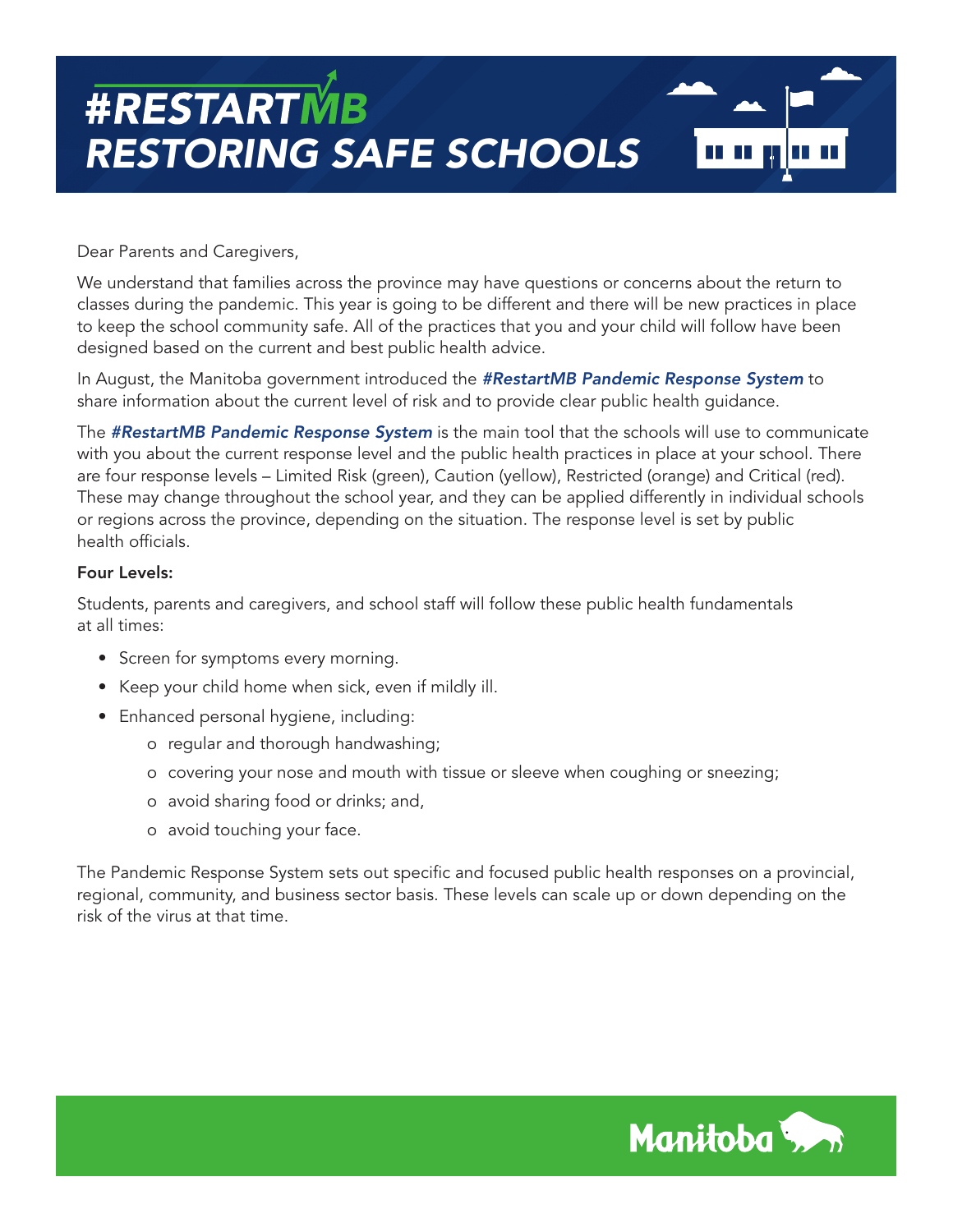

## *LIMITED RISK*

#### The spread of COVID-19 is broadly contained and a vaccine and/or effective treatment for COVID-19 is available.

What this means for education:

- In class learning resumes for all Kindergarten 12 students. School-based child care centres will continue with regular operations.
- School buses may operate at normal capacity, with enhanced sanitization and other measures as advised by public health officials.
- Directives from Manitoba Education and guidelines approved by public health officials will provide any additional guidance.



## *CAUTION*

#### Community transmission of COVID-19 is at low levels.

What this means for education:

- Schools will be open for in-class learning.
	- o Kindergarten to Grade 8 students and students with special learning needs will participate in in-class learning five days per week.
	- o Students in Grades 9 to 12 will receive blended learning (mix of face to face, teacher led work and independent student work).
- Schools have physical distancing, cohorts and additional public health practices in place. This includes:
	- o controlling the way students enter and exit the building at designated entrances, and how they move through hallways and shared spaces, including bathrooms.
	- o leaving space between desks and tables.
	- o staggering start and end times for recess and lunch-time.
	- o non-medical masks are required in schools for students in Grades 4 to 12 as well as staff and visitors, when physical distancing of two metres is not possible.
	- o increased cleaning and disinfecting throughout the day, especially high-touch surfaces.
- Based on current public health advice and out of an abundance of caution, masks are required for Grade 4 to 12 students as well as teachers, school staff and visitors when physical distancing isn't possible.
- School buses will continue to operate with reduced capacity, with additional cleaning and other measures as advised by public health officials
- Masks are required on busses for students and buss drivers. Boarding and exiting the bus will be done with physical distancing and assigned seats. Parents and caregivers are strongly encouraged to transport students if they can.
- Child care centres located within schools will continue to operate as outlined in the Public Health Guidance for Child Care.